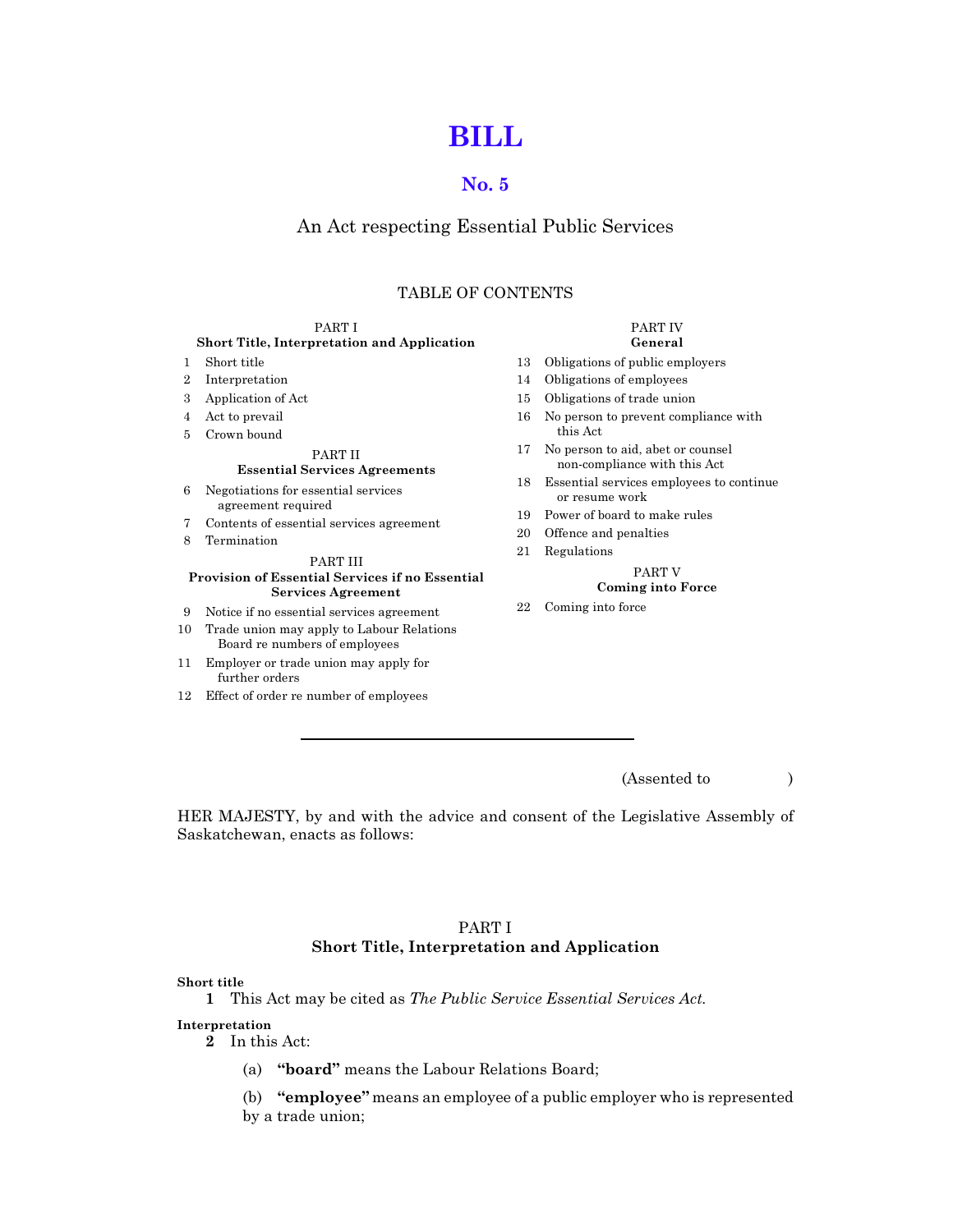# (c) "essential services" means:

(i) with respect to services provided by a public employer other than the Government of Saskatchewan, services that are necessary to enable a public employer to prevent:

- (A) danger to life, health or safety;
- (B) the destruction or serious deterioration of machinery, equipment or premises;
- (C) serious environmental damage; or
- (D) disruption of any of the courts of Saskatchewan; and

(ii) with respect to services provided by the Government of Saskatchewan, services that:

- (A) meet the criteria set out in subclause (i); and
- (B) are prescribed;

(d) "essential services agreement" means an agreement concluded pursuant to section 6;

(e) "essential services employee" means an employee who, during a work stoppage, is required to provide essential services in accordance with:

- (i) an essential services agreement; or
- (ii) a notice given by a public employer pursuant to section 9 or 12;

(f) "last collective bargaining agreement" means the collective bargaining agreement last in effect between a public employer and a trade union before a work stoppage;

(g) "minister" means the member of the Executive Council to whom for the time being the administration of this Act is assigned;

- (h) "prescribed" means prescribed in the regulations;
- (i) "public employer" means:
	- (i) the Government of Saskatchewan;
	- (ii) a Crown corporation as defined in The Crown Corporations Act, 1993;

(iii) a regional health authority as defined in The Regional Health Services Act;

(iv) an affiliate as defined in The Regional Health Services Act;

(v) the Saskatchewan Cancer Agency continued pursuant to The Cancer Agency Act;

- (vi) the University of Regina;
- (vii) the University of Saskatchewan;
- (viii) the Saskatchewan Institute of Applied Science and Technology;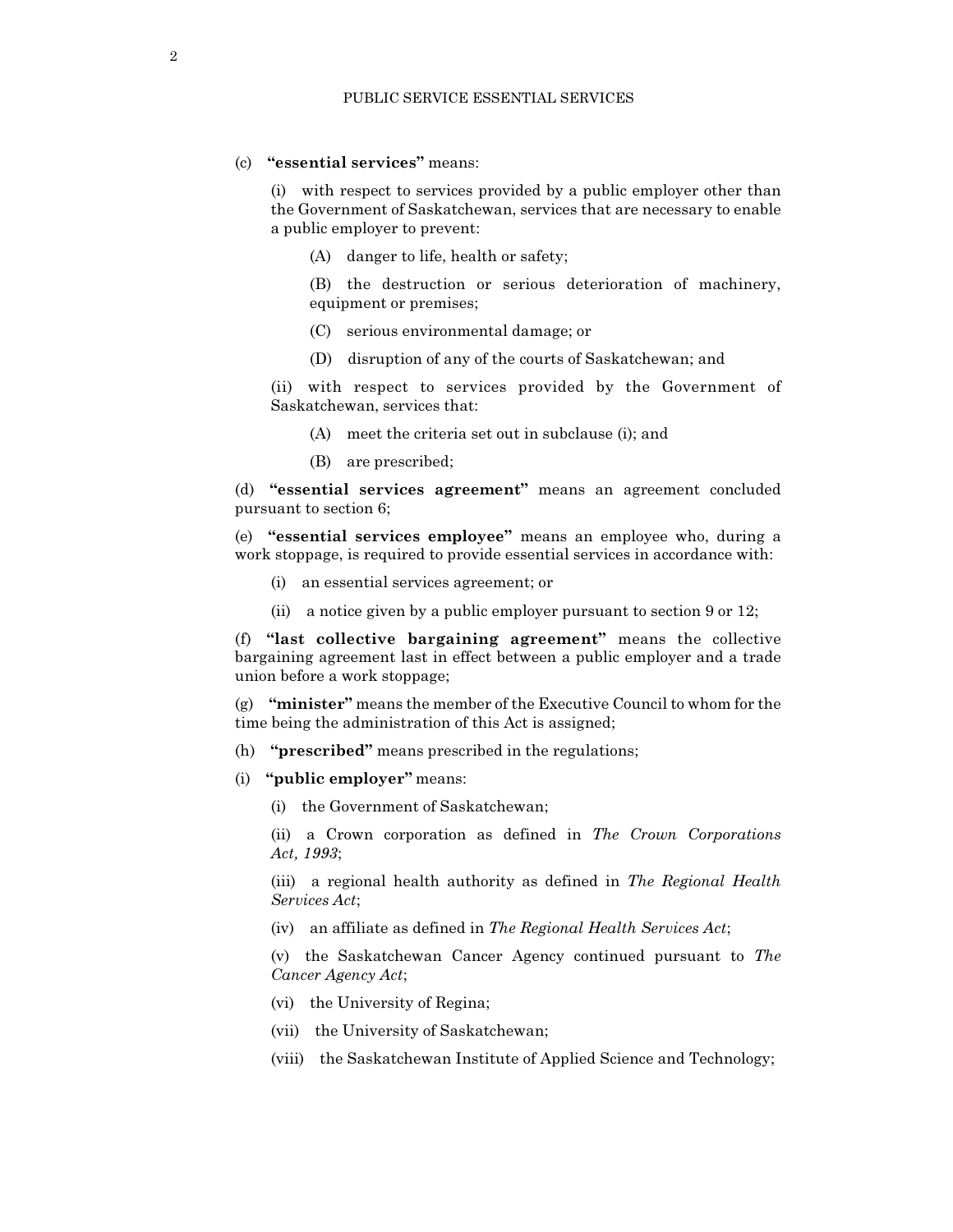- (ix) a municipality;
- (x) a board as defined in The Police Act, 1990;

(xi) any other person, agency or body, or class of persons, agencies or bodies, that:

- (A) provides an essential service to the public; and
- (B) is prescribed;

(j) "trade union" means a trade union representing employees of a public employer;

(k) "work stoppage" means a lock-out or strike within the meaning of  $The$ Trade Union Act.

## Application of Act

3 This Act applies to every public employer, every trade union and every employee.

#### Act to prevail

4 This Act is to prevail if there is any conflict between this Act and:

(a) any other Act or law; or

(b) any collective bargaining agreement, arbitral or other award or decision or any obligation, right, claim, agreement or arrangement of any kind.

## Crown bound

5 The Crown in right of Saskatchewan is bound by this Act.

#### PART II

# Essential Services Agreements

Negotiations for essential services agreement required

6(1) If a public employer and a trade union do not have an essential services agreement that is in effect, the public employer and the trade union shall begin negotiations with a view to concluding an essential services agreement:

- (a) at least 90 days before the expiry of the collective bargaining agreement; or
- (b) as soon as is reasonably possible if:

(i) on the day this Act comes into force, there are fewer than 90 days before the expiry of the collective bargaining agreement; or

(ii) there is no collective bargaining agreement in effect.

(2) On beginning negotiations pursuant to this section, a public employer other than the Government of Saskatchewan shall advise the trade union of those services of the public employer that the public employer considers as essential services for the purposes of an essential services agreement.

(3) For the purposes of an essential services agreement between the Government of Saskatchewan and a trade union, the prescribed services are the essential services for the purposes of an essential services agreement.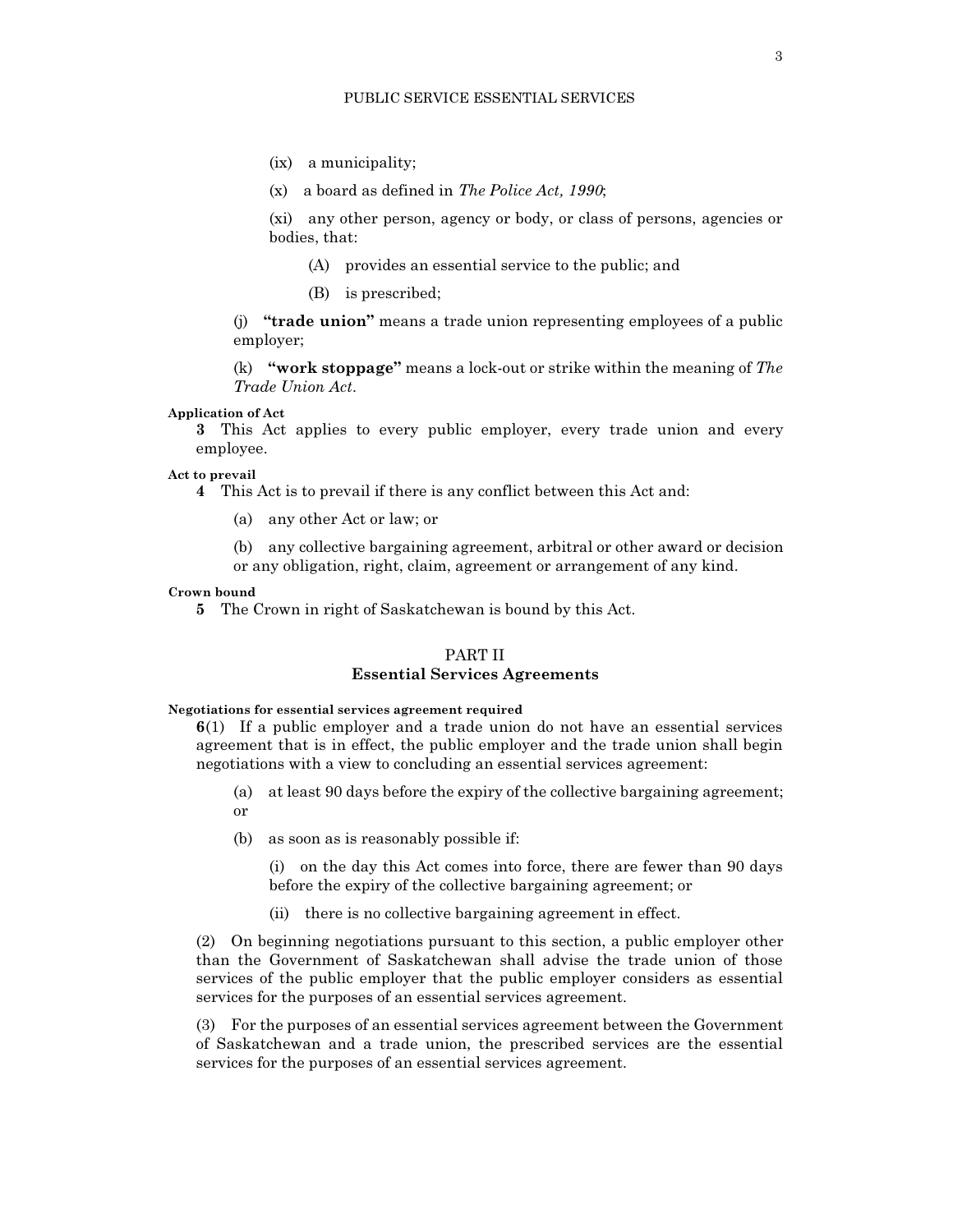(4) For the purpose of facilitating the negotiation of an essential services agreement, the public employer may give a notice to the trade union setting out the information the public employer is required to provide pursuant to subsection 9(2) if:

(a) either:

(i) at any point during the 30-day period before the expiry of the collective bargaining agreement, the public employer and trade union have not concluded an essential services agreement; or

(ii) there is no collective bargaining agreement in effect and the public employer and trade union have not concluded an essential services agreement; and

(b) the public employer considers it appropriate to give the notice.

(5) For the purpose of facilitating the negotiation of an essential services agreement, the public employer shall give, as soon as is reasonably possible, a notice to the trade union setting out the information the public employer is required to provide pursuant to subsection 9(2) if:

(a) either:

(i) at any point during the 30-day period before the expiry of the collective bargaining agreement, the public employer and trade union have not concluded an essential services agreement; or

(ii) there is no collective bargaining agreement in effect and the public employer and trade union have not concluded an essential services agreement; and

(b) the trade union has requested that notice.

(6) Every employee who is covered by an essential services agreement is deemed to be an essential services employee.

#### Contents of essential services agreement

7(1) An essential services agreement must include the following provisions:

(a) in the case of an employer other than the Government of Saskatchewan, provisions that identify the essential services that are to be maintained;

(b) provisions that set out the classifications of employees who must continue to work during the work stoppage to maintain essential services;

(c) provisions that set out the number of employees in each classification who must work during the work stoppage to maintain essential services;

(d) provisions that set out the names of employees within the classifications mentioned in clause (b) who must work during the work stoppage to maintain essential services;

(e) any other prescribed provisions.

(2) For the purposes of clause  $(1)(c)$ , the number of employees in each classification who must work during the work stoppage to maintain essential services is to be determined without regard to the availability of other persons to provide essential services.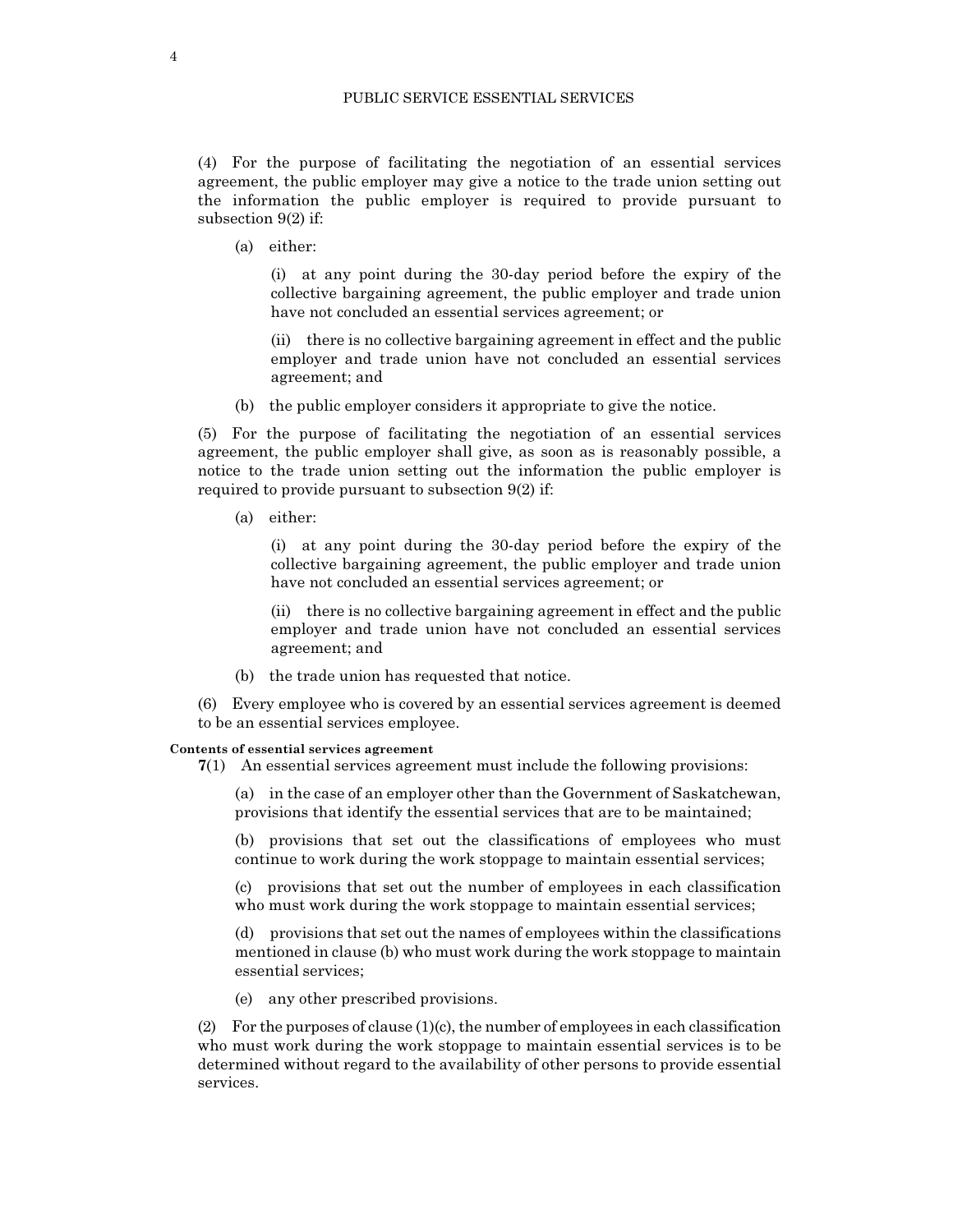#### Termination

8(1) An essential services agreement continues until it is terminated in accordance with this section.

(2) A party to an essential services agreement may terminate the essential services agreement only if:

- (a) the parties have a collective bargaining agreement; and
- (b) there are at least 100 days left before the expiry of the collective bargaining agreement.

(3) A party may terminate an essential services agreement pursuant to subsection (2) by giving the other party written notice.

(4) Nothing in this section affects the obligation of a public employer and a trade union to negotiate with a view to concluding an essential services agreement in accordance with section 6.

#### PART III

# Provision of Essential Services if no Essential Services Agreement

#### Notice if no essential services agreement

9(1) A public employer shall serve a notice on the trade union in accordance with this section if:

(a) there is a work stoppage or a potential work stoppage; and

(b) there is no essential services agreement concluded between the public employer and the trade union.

(2) A notice served pursuant to subsection (1) must set out the following:

(a) the classifications of employees who must continue to work during the work stoppage to maintain essential services;

(b) the number of employees in each classification who must work during the work stoppage to maintain essential services;

(c) the names of employees within the classifications mentioned in clause (a) who must work during the work stoppage to maintain essential services;

(d) in the case of a public employer other than the Government of Saskatchewan, the essential services that are to be maintained.

(3) The public employer shall notify each of the employees named in a notice served pursuant to subsection (1) that he or she must work during the work stoppage to maintain essential services.

(4) If at any time the public employer determines that more employees in one or more classifications set out in the notice served pursuant to subsection (1) are required to maintain essential services and there is no essential services agreement concluded between the public employer and the trade union, the public employer may serve a further notice on the trade union setting out:

(a) the additional number of employees in those classifications who must work during all or any part of the work stoppage to maintain essential services; and

(b) the names of the employees within those classifications who must work.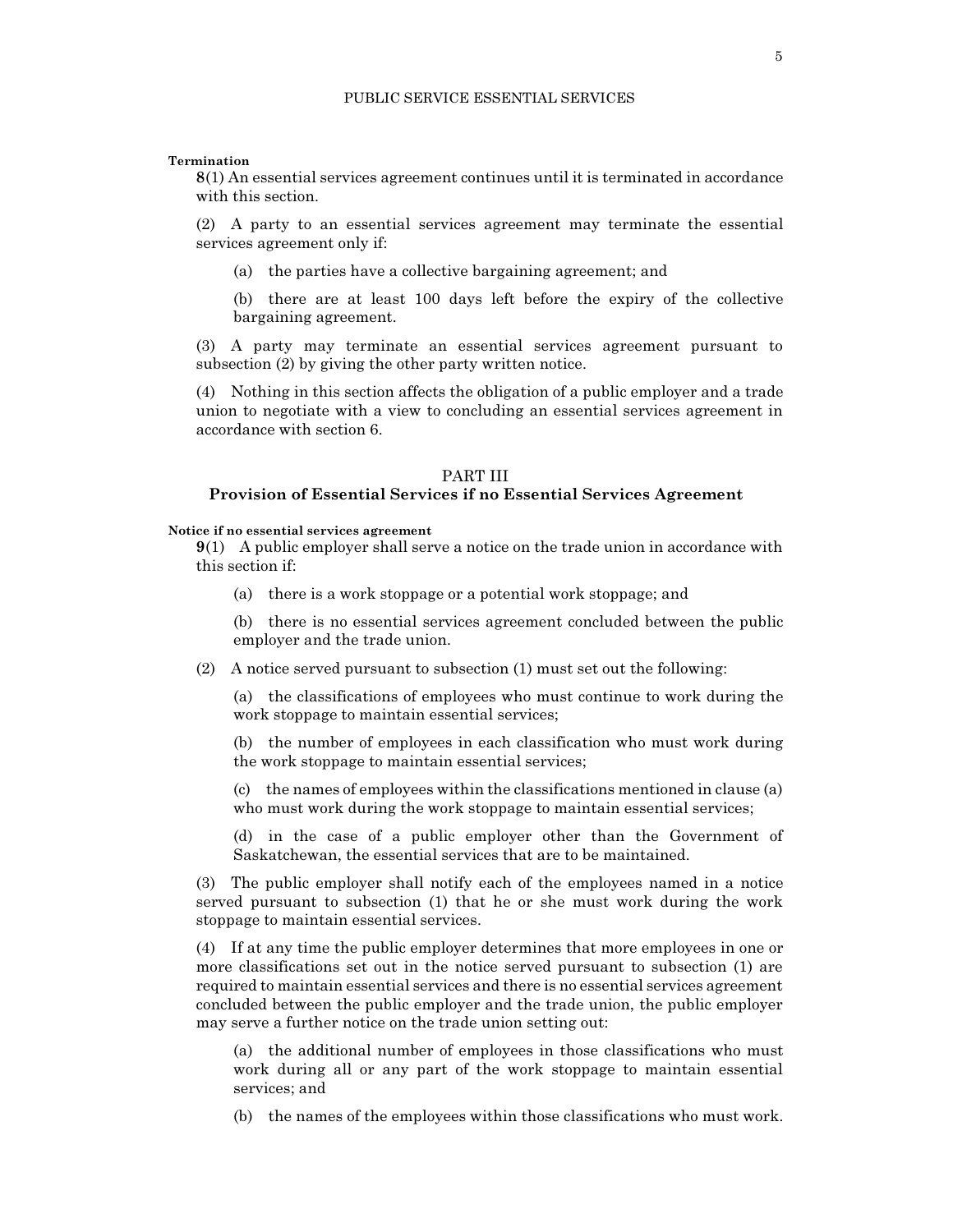(5) The public employer shall notify each of the employees named in a notice served pursuant to subsection (4) that he or she must work during the work stoppage to maintain essential services.

(6) Every employee who is named in a notice pursuant to this section, other than a further notice served pursuant to subsection (7), is deemed to be an essential services employee.

(7) If at any time the public employer determines that fewer employees in one or more classifications set out in the notice served pursuant to subsection (1) are required to maintain essential services and there is no essential services agreement concluded between the public employer and the trade union, the public employer may serve a further notice on the trade union setting out:

(a) the number of employees in those classifications who are no longer required to work during all or any part of the work stoppage; and

(b) the names of the employees within those classifications who are no longer required to work during all or any part of the work stoppage.

(8) The public employer shall notify each of the employees named in a notice served pursuant to subsection (7) that he or she is no longer required to work during all or any part of the work stoppage.

## Trade union may apply to Labour Relations Board re numbers of employees

10(1) If the trade union believes that the essential services can be maintained using fewer employees than the number set out in a notice pursuant to section 9, the trade union may apply to the board for an order to vary the number of essential services employees in each classification who must work during the work stoppage to maintain essential services.

(2) If a trade union applies to the board pursuant to subsection (1), the trade union shall serve a written copy of the application on the public employer.

(3) On receiving an application pursuant to this section, the board may hold any hearings and conduct any investigation that the board considers necessary to determine whether or not to issue an order varying the number of essential services employees in each classification who must work during the work stoppage to maintain essential services.

(4) Within 14 days after receiving an application pursuant to subsection (1) or any longer period that the board considers necessary, the board shall issue an order confirming or varying the number of essential services employees in each classification who must work during the work stoppage to maintain essential services.

(5) The board shall cause a copy of every order issued pursuant to this section to be served on the public employer and the trade union.

(6) The public employer, the trade union and the employees of the public employer who are represented by the trade union are bound by an order of the board issued pursuant to this section.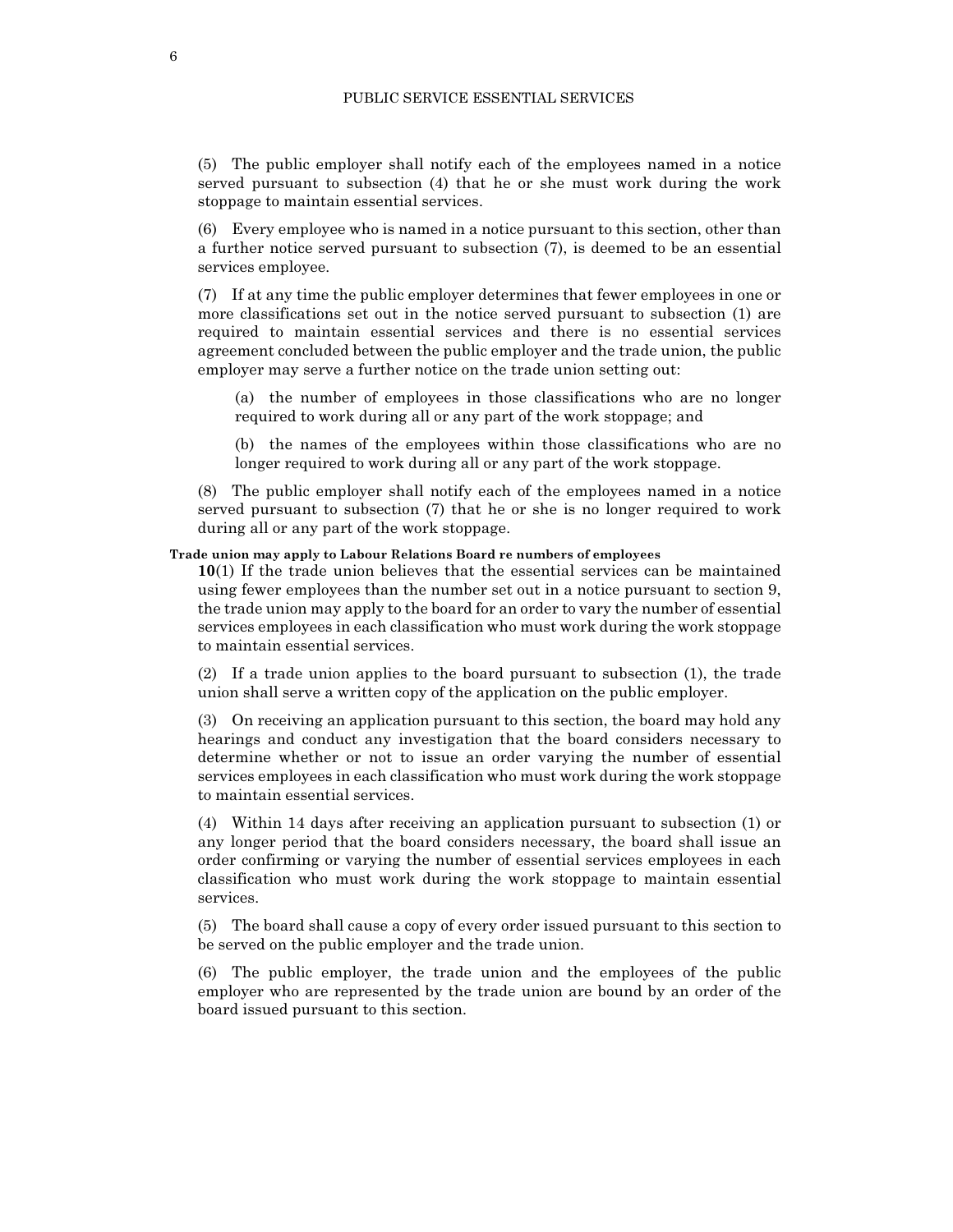#### Employer or trade union may apply for further orders

11(1) A public employer or trade union may apply to the board for an order to amend, vary, rescind or rescind and replace an order issued pursuant to section 10 or any further order issued pursuant to this section.

(2) If a public employer or trade union applies to the board pursuant to subsection (1), it must serve a written copy of the application on the other party.

(3) On receiving an application pursuant to this section, the board may hold any hearings and conduct any investigation that the board considers necessary to determine whether or not to amend, vary, rescind or rescind and replace an order issued pursuant to section 10 or any further order issued pursuant to this section.

(4) Within 14 days after receiving an application pursuant to subsection (1) or any longer period that the board considers necessary, the board shall issue an order:

(a) confirming the order issued pursuant to section 10 or the further order issued pursuant to this section; or

(b) amending, varying, rescinding or rescinding and replacing the order issued pursuant to section 10 or the further order issued pursuant to this section.

(5) The board shall cause a copy of every order issued pursuant to this section to be served on the public employer and the trade union.

(6) The public employer, the trade union and the employees of the public employer who are represented by the trade union are bound by an order of the board issued pursuant to this section.

#### Effect of order re number of employees

12(1) If the result of an order of the board issued pursuant to section 10 or 11 is to reduce the number of essential services employees in each classification who must work during the work stoppage to maintain essential services, the public employer shall, as soon as possible after being served with the order:

(a) vary the notice served pursuant to section 9 to comply with the order of the board;

(b) serve a copy of the varied notice on the trade union; and

(c) notify any affected employee that he or she is no longer required to work during the work stoppage.

(2) If the result of an order of the board issued pursuant to section 10 or 11 is to increase the number of essential services employees in each classification who must work during the work stoppage to maintain essential services, the public employer shall, as soon as possible after being served with the order:

(a) vary the notice served pursuant to section 9 to comply with the order of the board;

(b) serve a copy of the varied notice on the trade union; and

(c) notify any affected employee that he or she must work during the work stoppage to maintain essential services.

(3) An order of the board issued pursuant to section 10 or 11 is effective 48 hours after the public employer was served with the order.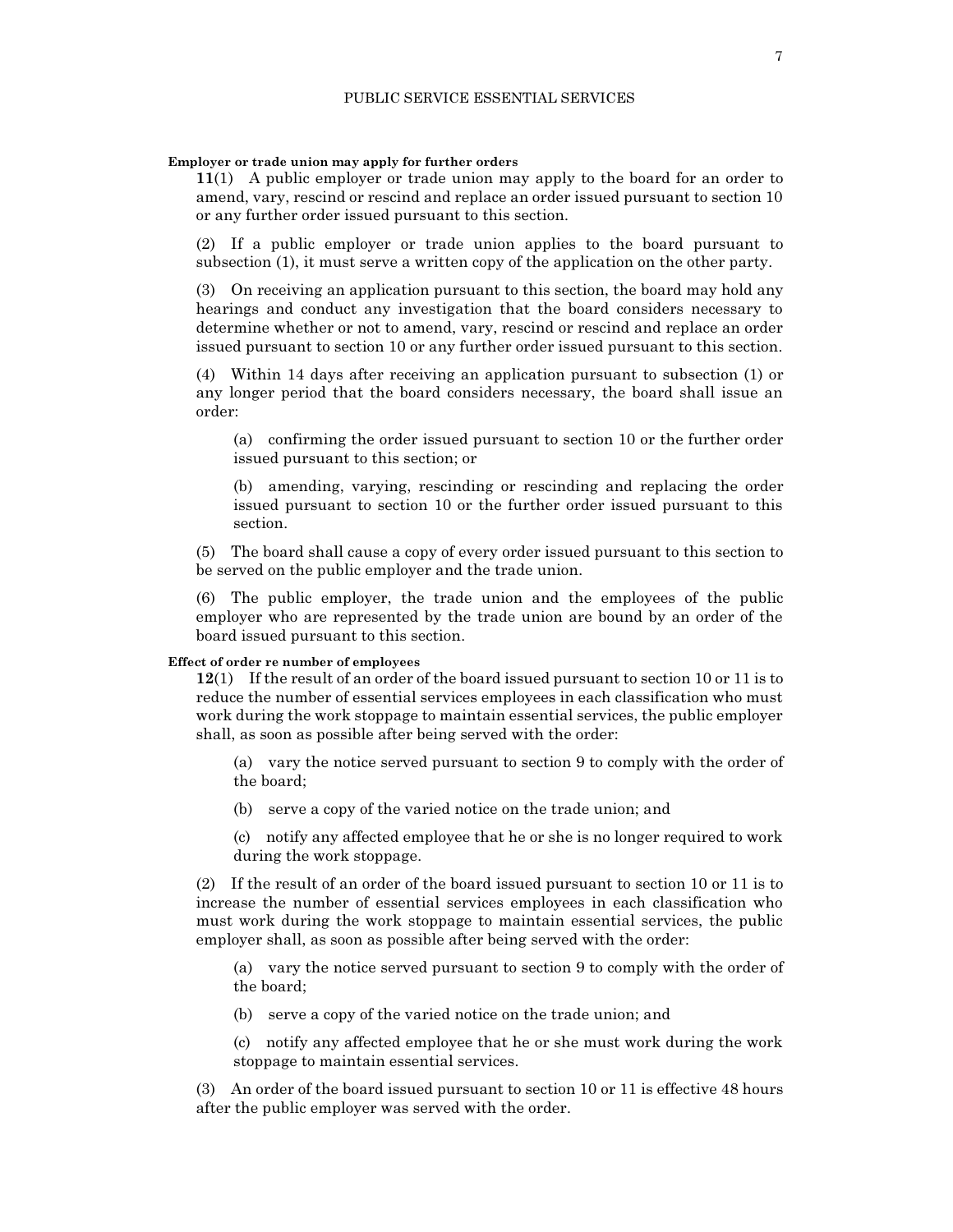# PART IV General

Obligations of public employers

13 No public employer shall authorize, declare or cause a work stoppage of essential services employees.

#### Obligations of employees

14 No essential services employee shall participate in a work stoppage against his or her public employer.

## Obligations of trade union

15(1) No trade union shall authorize, declare or cause a work stoppage of essential services employees.

(2) Neither the trade union nor any person acting on behalf of the trade union shall in any manner:

(a) discipline any essential services employee for the reason that the essential services employee complies with this Act; or

(b) direct, authorize or counsel another person to discipline any essential services employee for the reason that the essential services employee complies with this Act.

#### No person to prevent compliance with this Act

16 No person or trade union shall in any manner impede or prevent or attempt to impede or prevent any essential services employee from complying with this Act.

#### No person to aid, abet or counsel non-compliance with this Act

17 No person or trade union shall do or omit to do anything for the purpose of aiding, abetting or counselling any essential services employee not to comply with this Act.

## Essential services employees to continue or resume work

18(1) If there is a work stoppage:

(a) every essential services employee shall continue or resume the duties of his or her employment with the public employer in accordance with the terms and conditions of the last collective bargaining agreement, if any;

(b) the public employer shall permit each of its essential services employees to continue or resume the duties of his or her employment in accordance with the terms and conditions of the last collective bargaining agreement, if any; and

(c) every person who is authorized on behalf of the trade union to bargain collectively with the public employer shall give notice to the essential services employees that they must continue or resume the duties of their employment in accordance with the terms and conditions of the last collective bargaining agreement, if any.

(2) If there is a work stoppage, no essential services employee shall, without lawful excuse, fail to continue or resume the duties of his or her employment with the public employer.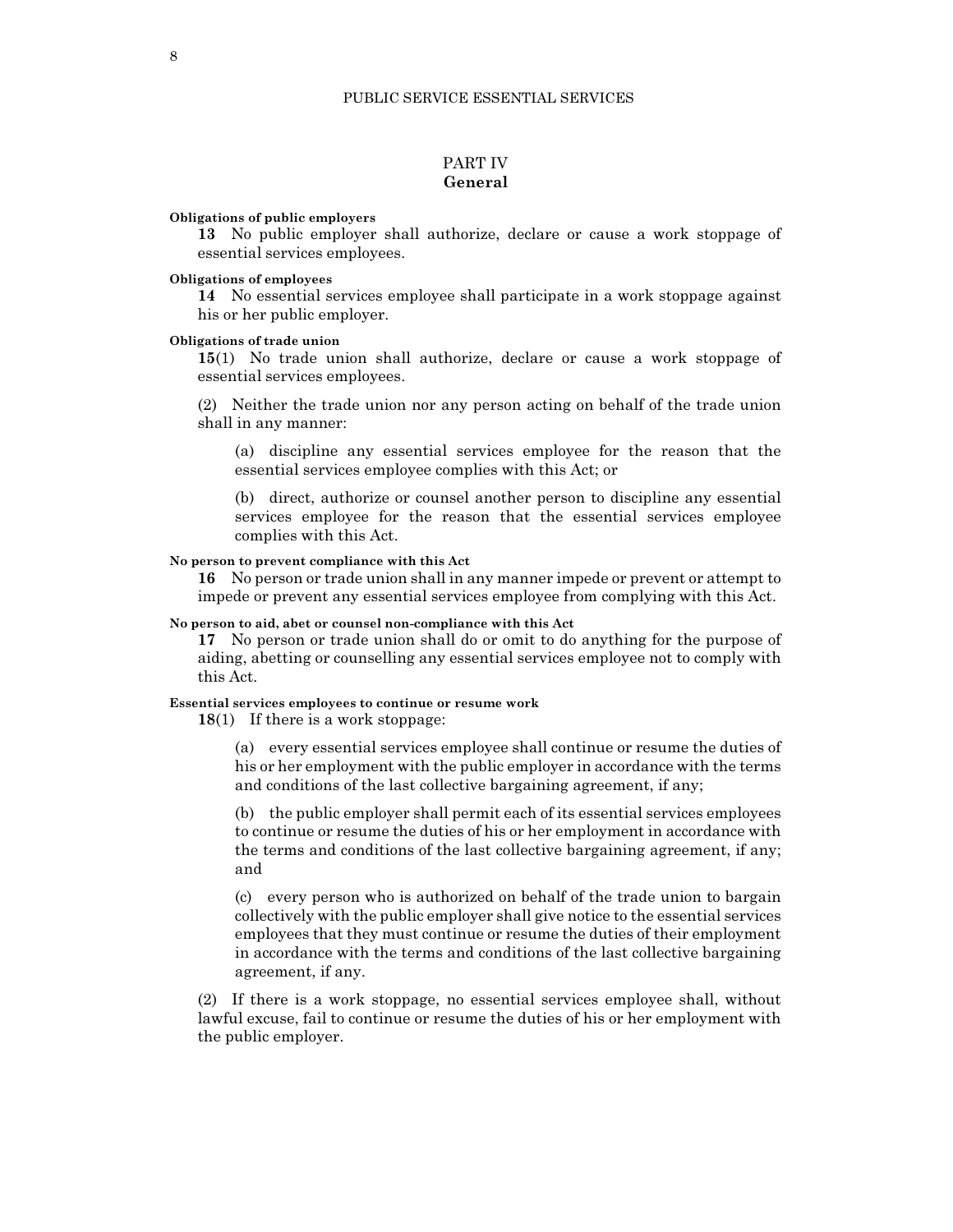(3) Neither the public employer nor any person acting on behalf of the public employer shall, without lawful excuse, refuse to permit or authorize, or direct or authorize another person to refuse to permit or authorize, any essential services employee from continuing or resuming the duties of his or her employment as required by this Act.

#### Powers of board

19(1) For the purpose of carrying out the intent of this Act, in addition to the powers conferred on it by this Act, the board has all the powers conferred on it by The Trade Union Act.

(2) An order made by the board pursuant to this Act or the regulations is enforceable in the same manner as an order of the board made pursuant to The Trade Union Act.

(3) There is no appeal from an order or decision of the board pursuant to this Act, and the proceedings, orders and decisions of the board are not reviewable by any court of law or by any certiorari, mandamus, prohibition, injunction or other proceeding.

(4) The chairperson of the board may make any rules of practice and procedure that the board considers necessary to carry out its responsibilities pursuant to this Act.

#### Offence and penalties

20(1) No person or trade union shall fail to comply with this Act, the regulations or an order of the board.

(2) Every person who or trade union that contravenes any provision of this Act is guilty of an offence and liable on summary conviction:

(a) in the case of an offence committed by a public employer or a trade union or by a person acting on behalf of a public employer or the trade union, to a fine of not more than \$50,000 and, in the case of a continuing offence, to a further fine of \$10,000 for each day or part of a day during which the offence continues; and

(b) in the case of an offence committed by any person other than one described in clause (a), to a fine of not more than \$2,000 and, in the case of a continuing offence, to a further fine of \$400 for each day or part of a day during which the offence continues.

(3) In the case of default of payment of a fine imposed on a person pursuant to this section, the convicting court shall, on the request of the Attorney General, furnish the Attorney General with a certified copy of the order of conviction and fine imposed and, on its filing in the office of the local registrar of the Court of Queen's Bench, that order is enforceable as a judgment of that court.

## Regulations

21 The Lieutenant Governor in Council may make regulations:

(a) defining, enlarging or restricting the meaning of any word or expression used in this Act but not defined in this Act;

(b) prescribing, for the purposes of this Act, services provided by the Government of Saskatchewan for the purposes of subclause  $2(c)(ii)$ ;